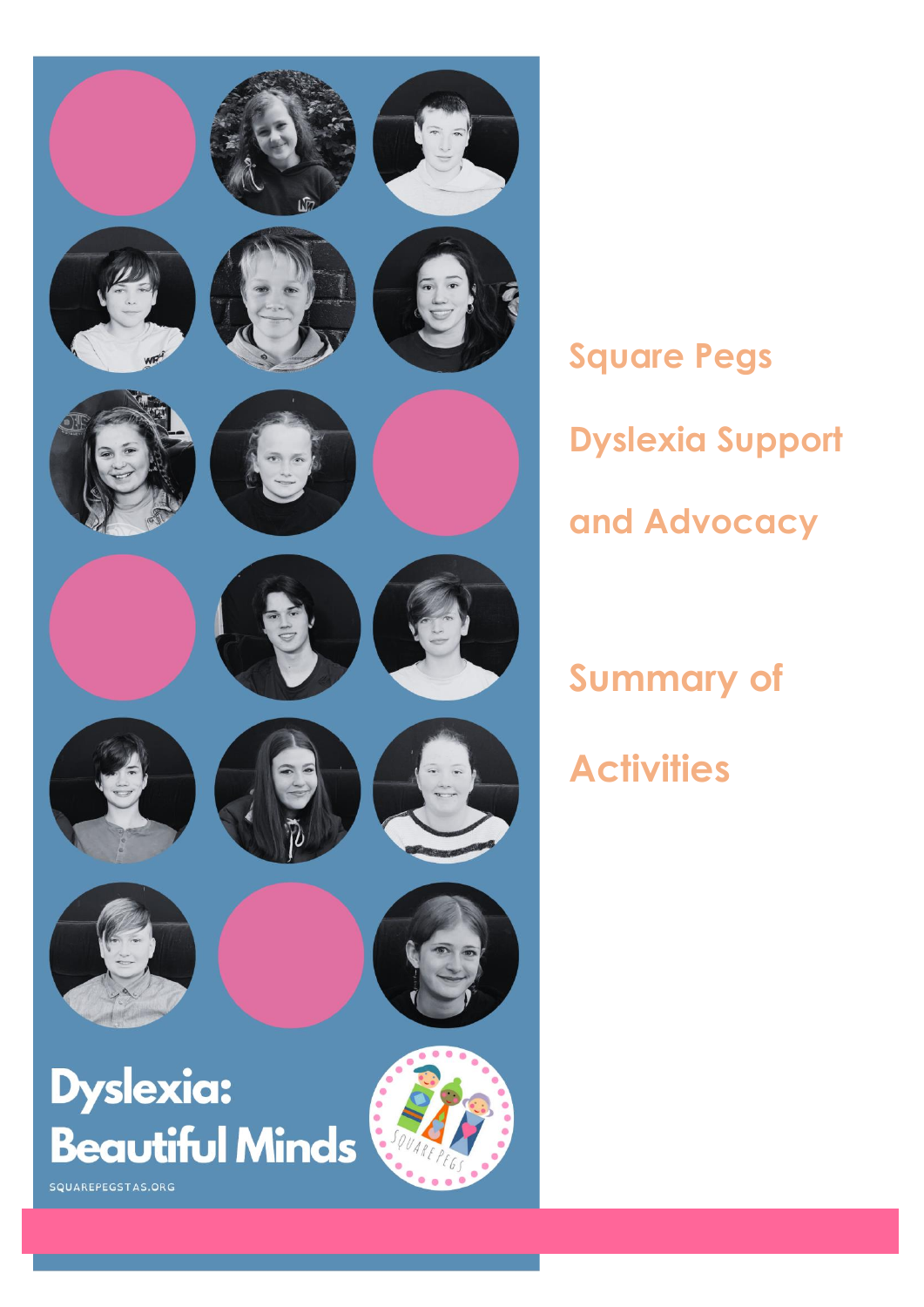## **About Square Pegs**

Square Pegs is a registered charity, founded in 2013 by parents, academics and teacher/educators to improve recognition, understanding and action for children with dyslexia/specific learning disabilities (SLDs) in Tasmania.

Square Pegs is the peak source of independent advice for children with dyslexia and other specific learning disabilities (such as dysgraphia and dyscalculia) in Tasmania. Square Pegs has been providing a range of services on a self-funded basis for over seven years, relying on project related grants, fundraising, donations and own-source revenue generated through membership, conference and workshop fees as well as the generosity and commitment of our volunteers. Services include:

- Dyslexia/SLD **outreach** advice, information, service referrals and peer support to families;
- Dyslexia/SLD **empowerment programmes** and events for children and young people; and
- Dyslexia/SLD **community and school-based awareness workshops** and professional learning.

There is a strong and consistent demand for these services.

# **"If you know someone else with dyslexia, it makes it easier, to know you're not alone." Evie (9)**

Square Pegs has a proven record of being able to deliver services economically and effectively (see attached summary of activities).

We have a team of well-qualified Board members and other volunteers. We have established national and international networks and have partnered with a number of organisations during delivery of our workshops, conferences and other projects.

Your sincerely,

Amelia Jones Chairperson, Square Pegs Dyslexia Support and Advocacy Inc.

[squarepegstas.org](mailto:squarepegstas.org) | 0400 848 661 | [squarepegstas@gmail.com](mailto:squarepegstas@gmail.com)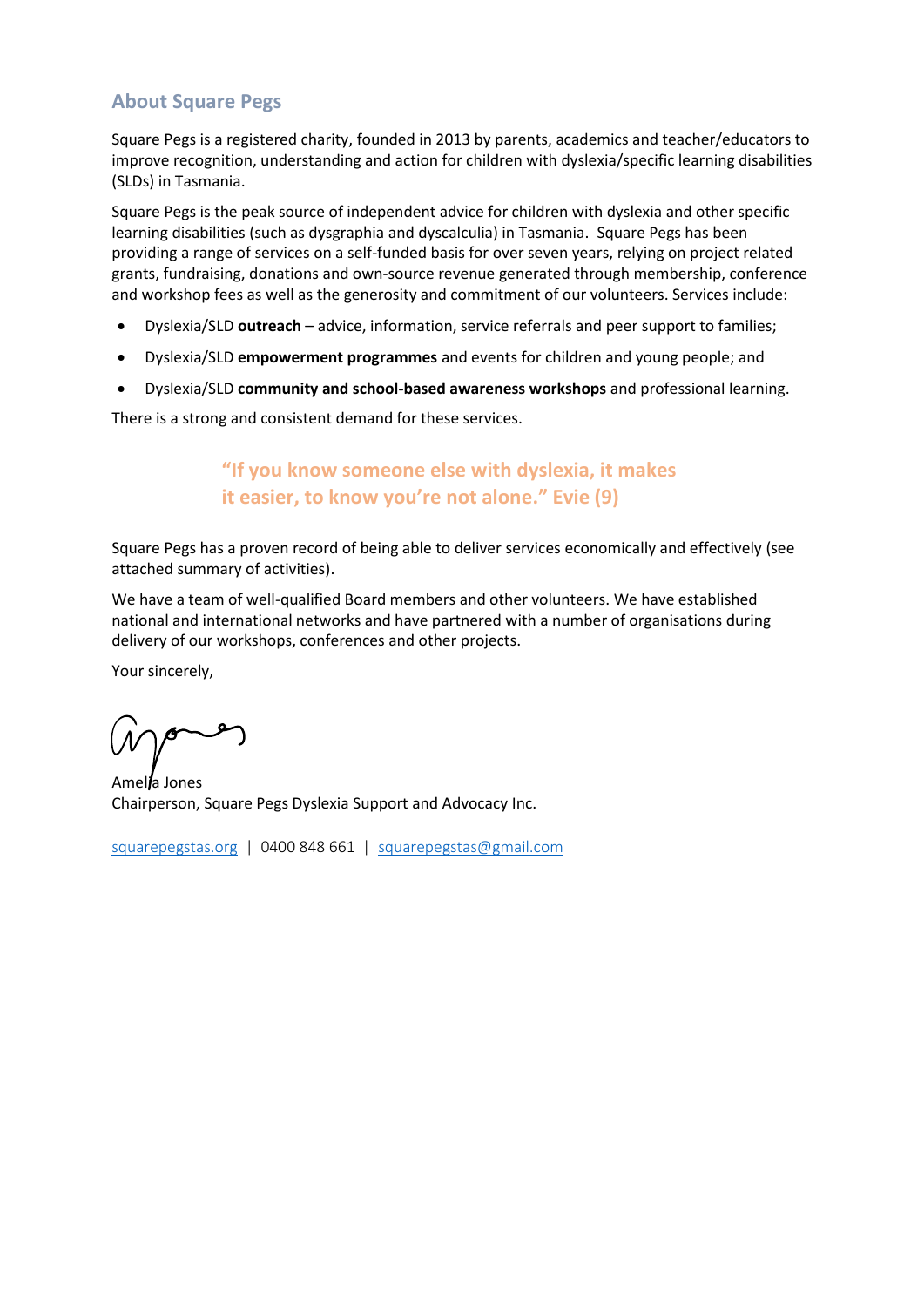## **Attachment 3: Square Pegs Community Engagement and Activities**

**Our vision:** To ensure all children have the opportunity to reach their potential and enjoy learning.

**Our mission:** To achieve greater recognition, understanding and action to empower children with dyslexia and related specific learning differences in Tasmania.

**Our values:** Respect, Integrity, Inclusion, Courage, Action.

#### **Our Board**

At the June 2021, our Board comprises:

| Chairperson      | Amelia Jones       |
|------------------|--------------------|
| Secretary        | Kathryn Van Dal    |
| <b>Treasurer</b> | Peter Van Dal      |
| Ambassador       | Dr Judith Hudson   |
| <b>Member</b>    | Amanda Norgaard    |
| <b>Member</b>    | Harriet Fitzgerald |
| <b>Member</b>    | Ella Blackburn     |

#### **Our Strategic Drivers**

Our strategic drivers focus on four key areas to improve outcomes on behalf of our members and all children with dyslexia or a related learning difference:

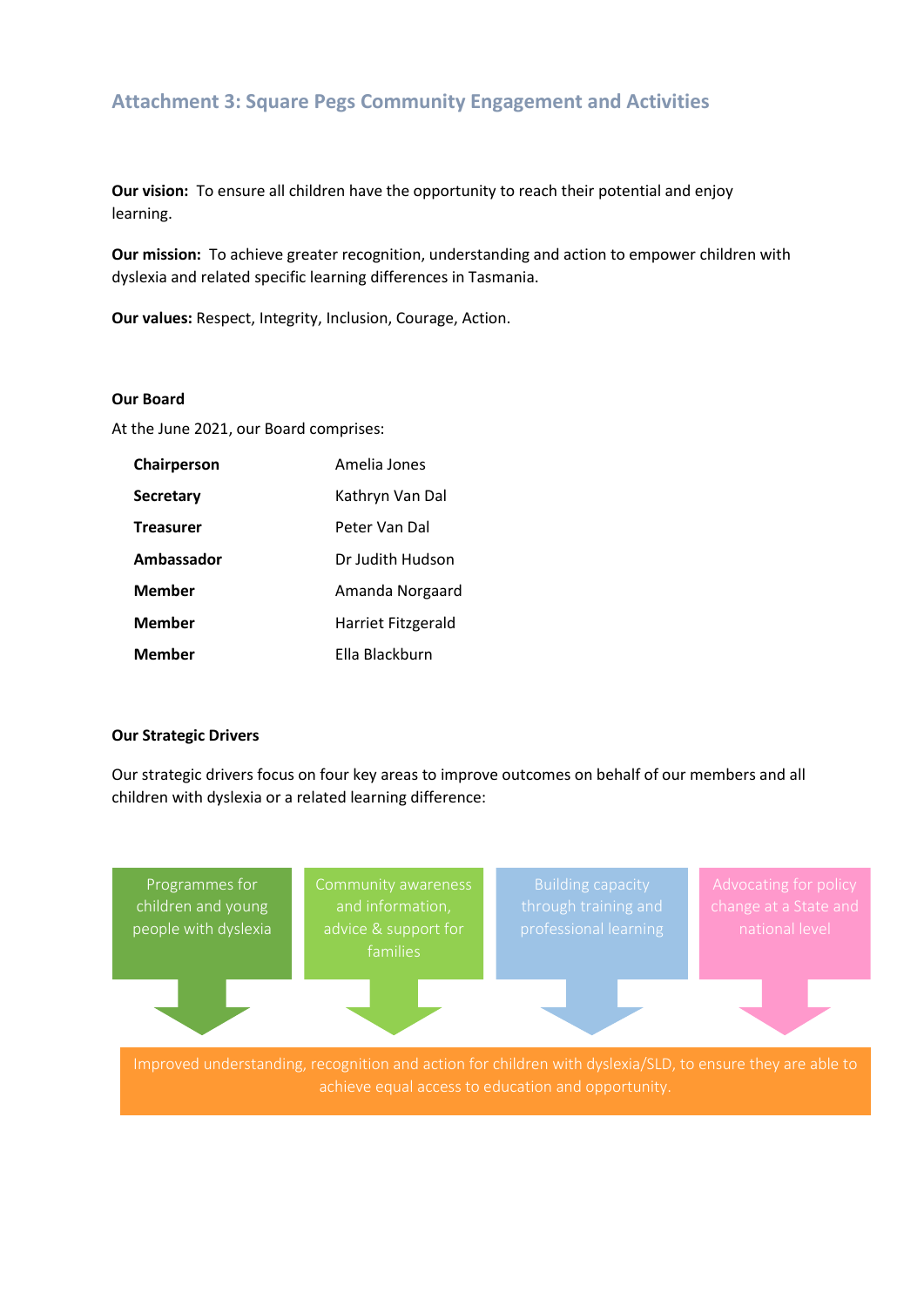# **Summary of Past Activities**

The below provides a high level summary of some of the programmes, activities and events Square Pegs has delivered in the community since its inception under our four strategic areas of focus.

## **Community awareness/direct support:**



Get on Board National Advocacy Initiative 2018

Square Pegs was created in response to a need, and that need is still very evident in the state. Parents want information, need to understand, and need to know what can be done to support their child or children's learning at the critical stages of the education. We know enough through evidence-based research to understand that early identification and intervention are more likely to be the best practice to avoid failure to master learning at a later stage. In addition to providing free advice in response to hundreds of queries via our website, phone of facebook page, Square Pegs volunteers have hosted over **25 free parent support/peer network meetings across the State** (South, North, North West), offering parents and families a valuable opportunity to connect with others and to share and learn from their collective experiences. Initiatives and events, to provide the community, kids with dyslexia and their families with an opportunity to connect, raise awareness and build a community of support, include:

- Family BBQ, 20 June 2015;
- Family Park Outing, 22 October 2017;
- Dyslexi-ART competition, 2017;
- *Get on Board* kids event at Government House, 8 October 2018;
- Spring Soiree, October 2018;
- Kids Movie Day, 7 August 2021;
- Dyslexia Awareness Film Project, October 2021;
- Beautiful Minds Soiree and Film Launch, November 2021
- Beautiful Minds participant red carpet screening 5 February 2022.



Beautiful Minds Film Launch, 2021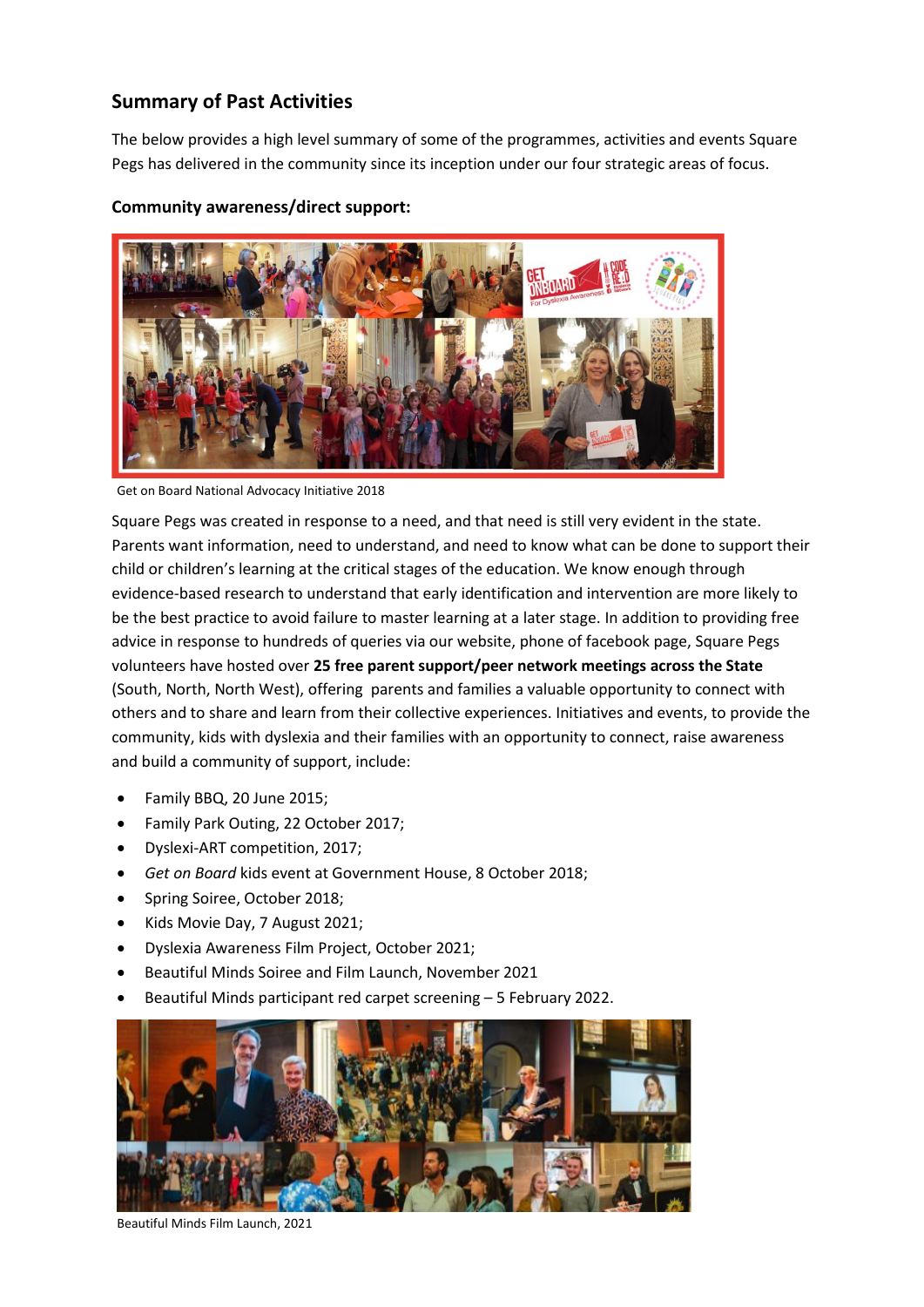### **Community awareness/advocating for policy change: public speaking, interviews, articles**

- ABC Northern Radio (Polly McGee), Amelia and Judith, 2 September 2014
- ABC Radio (Ryk Goddard), Judith and Amelia, 15 October 2014
- Word Search, The Mercury, 12 July 2015
- ABC Radio (Ryk Goddard) Jackie French, 12 August 2015
- Isolated Children's Parent Association AGM, 2015
- Rotary Huon, D'Encastreaux, Hobart, 2015
- TASSO Annual Conference, 2015
- Gearing Up Expos (Hobart, Burnie and Launceston), 2015
- EduTATE Magazine, June 2017
- Communicating: The Heart of Literacy Publication, 3 July 2018
- Communicating: The Heart of Literacy launch, 2018
- Square Pegs 'Get on Board' event, Southern Cross News, 9 October 2018
- ABC Radio (Ryk Goddard), Judy Hornigold, 12 November 2018
- Dear Dyslexic Podcast, Judith Hudson, 11 June 2019
- The Mercury, TV News, Phonics Screener Launch, Amelia Jones, 22 January 2020
- ABC Radio (Ryk Goddard), Amelia Jones, 11 September 2020
- The Mercury Talking Point: Why learning to read is no luxury, 29 October 2020
- Dear Dyslexia Virtual Conference, October 2021
- ABC News,31 October 2021
- ABC Radio (Pia), Amelia Jones, February 2022

### **Advocating for policy change: policy submissions**

- Review of Education Provision and Support for Students with Disabilities 2014
- *Tasmania Education Act (2016)* consultation contributions submitted (1. Amelia Jones representing Square Pegs and 2. JPH for Square Pegs and UTAS teaching courses) - 2016
- Budget Community Consultation 2018
- Meeting with Minister of Education regarding Phonic Screener Check (PSC) Amelia Jones, Sandra Marshall, and Rosalie Martin – 2019
- Roadmap to a Literate Tasmania, Tasmanian 100% Literacy Alliance (co-authors), 2021
- Submission Tasmania's Child and Youth Wellbeing Strategy 2021
- Election submission policy changes and funding for Square Pegs 2021
- Standing Committee on Employment, Education and Training: Adult literacy and its importance, Amelia Jones for the Tasmanian 100% Literacy Alliance, 29 July 2021

#### **Community awareness/advocating for policy change: collaborative partners**

*Square Pegs* is aligned to various local and national Groups concerned with raising awareness about dyslexia not only in Tasmania but nationwide and has collaborated or partnered with the following:

- University of Tasmania
- Connect 42
- National Disability Coordination Officer
- Code REaD
- Dear Dyslexic Foundation
- Tasmanian 100 % Literacy Alliance
- Educate Tutoring
- 100% Literacy Alliance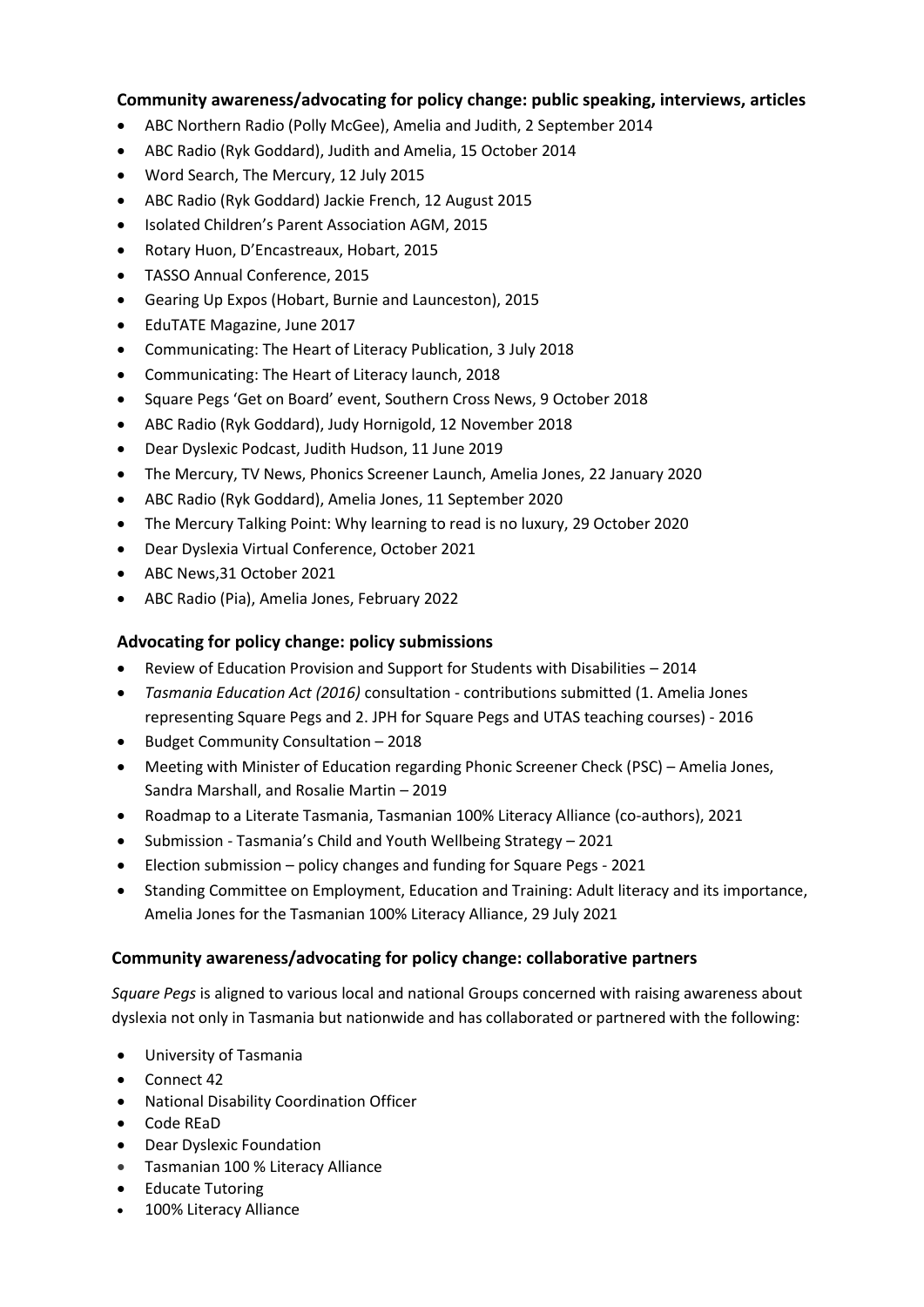## **Building capacity: Square Pegs major conferences**

As well as drawing on local expertise to help build capacity within the State through our workshops, Square Pegs has strived to bring national and international expert speakers to Tasmania. Details are summarised in the table below. The conferences were well supported by both public and independent schools (almost 200 attendees at each conference).

| Conference                                | <b>Speakers</b>             | From              |
|-------------------------------------------|-----------------------------|-------------------|
| <b>Making Connections: Raising</b>        | Jackie French               | Canberrra         |
| <b>Achievement of Vulnerable Learners</b> | Neil MacKay (UK)            | <b>UK</b>         |
| 31.10.2015                                | Dr Lorraine Hammond         | Western Australia |
| Hobart                                    | Ruth Croser (OT)            | Tasmania          |
|                                           | <b>Karen Starkiss</b>       | Victoria          |
|                                           | Andrew Bridge               | Victoria          |
|                                           | <b>Robert Carter</b>        | Tasmania          |
|                                           | <b>Steve Capps</b>          | Victoria          |
| Dyslexia & Dyscalculia: what's the        | Prof Steve Chinn            | UK                |
| denominator?                              | Judy Hornigold              | <b>UK</b>         |
| 07.10.2017                                | James Justice Bond          | <b>NSW</b>        |
| Hobart                                    | Prof Michael Rowan          | Adelaide          |
|                                           | Sarah Asome                 | Melbourne         |
|                                           | <b>Bill Hansbury</b>        | Adelaide          |
|                                           | Mandy Nayton                | Western Australia |
|                                           | <b>Rosalie Martin</b>       | Tasmania          |
| Literacy-Education-Dyslexia-Inclusion     | Dr Christopher Edwards      | Tasmania          |
| 12.09.2019                                | Professor Pamela Snow       | Melbourne         |
| Hobart                                    | Lyn Stone                   | Adelaide          |
|                                           | Dr Sandra Marshall          | South Australia   |
|                                           | <b>Rosalie Martin</b>       | Tasmania          |
|                                           | Dierdre Arendt & Deb Button | Tasmania          |
|                                           | Lisa Ford                   | Tasmania          |



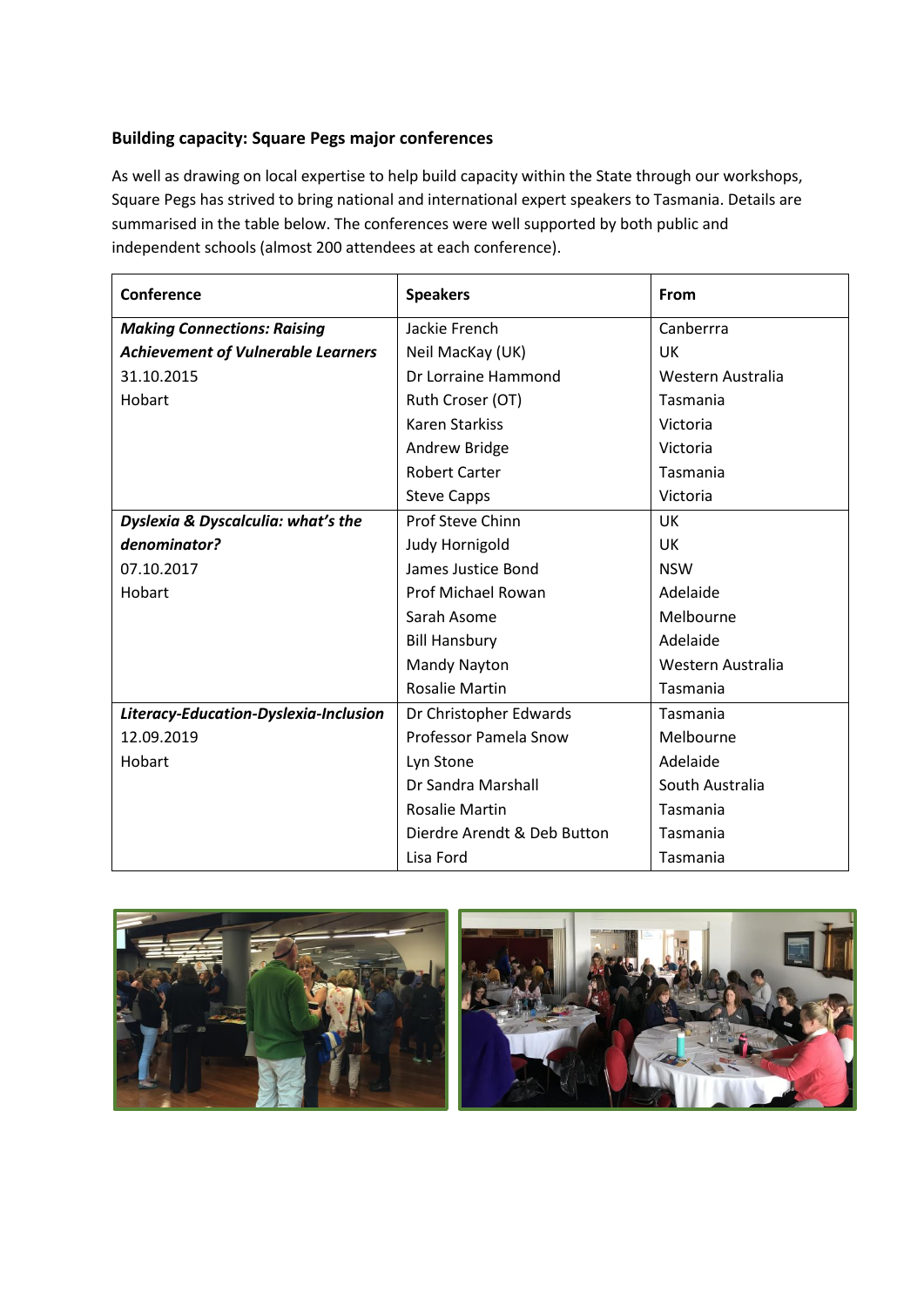### **Building capacity: workshops, conferences and professional learning**

Square Pegs, with the assistance of Board member Dr Judith Hudson and Simon Thiessen, has developed its own *Making Connections: Dyslexia Awareness Workshop* which has been delivered by volunteers to school communities around the State. In addition, Square Pegs has bought many interstate and international experts to deliver professional learning events. We have also raised funds and provided 18 scholarships to encourage educators to complete Orton Gillingham/MSLE courses to build skills in direct instruction/science of reading approaches to teaching reading.

| <b>Date</b> | Location/Venue                | <b>Description</b>                                                        |
|-------------|-------------------------------|---------------------------------------------------------------------------|
| 07.08.2014  | South Hobart Primary School   | Making Connections: Dyslexia Awareness Workshop                           |
|             |                               | Teachers & Parents-whole school community                                 |
| 19.08.2014  | Ba'Hai centre                 | Community presentation                                                    |
| 20.08.2014  | Peregrine School-             | Making Connections: Dyslexia Awareness Workshop                           |
|             |                               | Teachers & Parents-whole school community                                 |
| 25.08.2014  | Franklin School               | Making Connections: Dyslexia Awareness Workshop                           |
|             |                               | Teachers & Parents-whole school community                                 |
| 28.08.2014  | <b>Burnie CCC</b>             | Teachers workshop - Judith Hudson, Dorothy Walker                         |
|             |                               | and Catherine Wood (Speech therapist)                                     |
| 29.08.2014  | Neighborhood House Burnie     | Parents workshop - Judith Hudson                                          |
| 01.09.2014  | Huonville Primary School      | Making Connections: Dyslexia Awareness Workshop                           |
|             |                               | <b>Teachers</b>                                                           |
| 09.09.2014  | Lindisfarne Library           | Words Fail Me-LINK presentation                                           |
| 18.10.2014  | <b>Philip Smith Building</b>  | Free Community Forum Hobart all day                                       |
|             | <b>Hobart</b>                 | (Square Pegs Board; Panel: Psychologist, Educator,                        |
|             |                               | Speech therapist; Disability representative)                              |
| 22.10.2014  | PCYC Building-Huonville       | Parent Network/Support 'Drop-in'                                          |
| 25.10.2014  | <b>UTAS Launceston</b>        | Free Community Forum-all day (Square Pegs Board;                          |
|             |                               | Psychologist, Educator, Speech therapist; Disability                      |
|             |                               | representative)                                                           |
| 0.10.2014   | <b>Burnie CCC</b>             | Making Connections: Dyslexia Awareness Workshop                           |
|             |                               | Community & parents                                                       |
| 04.11.2014  | <b>Cygnet School</b>          | Making Connections: Dyslexia Awareness Workshop                           |
|             |                               | <b>Teachers &amp; Parents</b>                                             |
| 29.01.2015  | <b>Bridgewater School</b>     | Teachers - dyslexia workshops (Judith & Dorothy                           |
| 24.02.2015  |                               | Walker)                                                                   |
|             | South Hobart Primary          | Parents and Teachers - Strategies for teaching<br>students with dyslexia. |
| 05.03.2015  | <b>Blackman's Bay Primary</b> | Teachers - Square Pegs Workshop (Judith & Simon)                          |
|             | School                        |                                                                           |
| 05.03.2015  | <b>Grand-Chancellor Hotel</b> | Rotary Talk - About Square Pegs (Judith)                                  |
| 28.07.2015  | Hadley's hotel                | Consultant - Education Act reform (Judith)                                |
| 26.08.2015  | Southern Christian College    | Teachers-whole staff (Judith)                                             |
|             | Kingston                      |                                                                           |
| 04.09.2015  | <b>Boat Harbour School</b>    | Teachers (Judith)                                                         |
| 09.2015     | Hobart, Launceston, Burnie    | <b>Gearing Up Expos</b>                                                   |
| 31.10.2015  | <b>Hobart</b>                 | <b>Square Pegs Conference: Making Connections</b>                         |
| 13.11.2015  | <b>ARACY Conference</b>       | Grand Chancellor Hotel- (Judith presented paper)                          |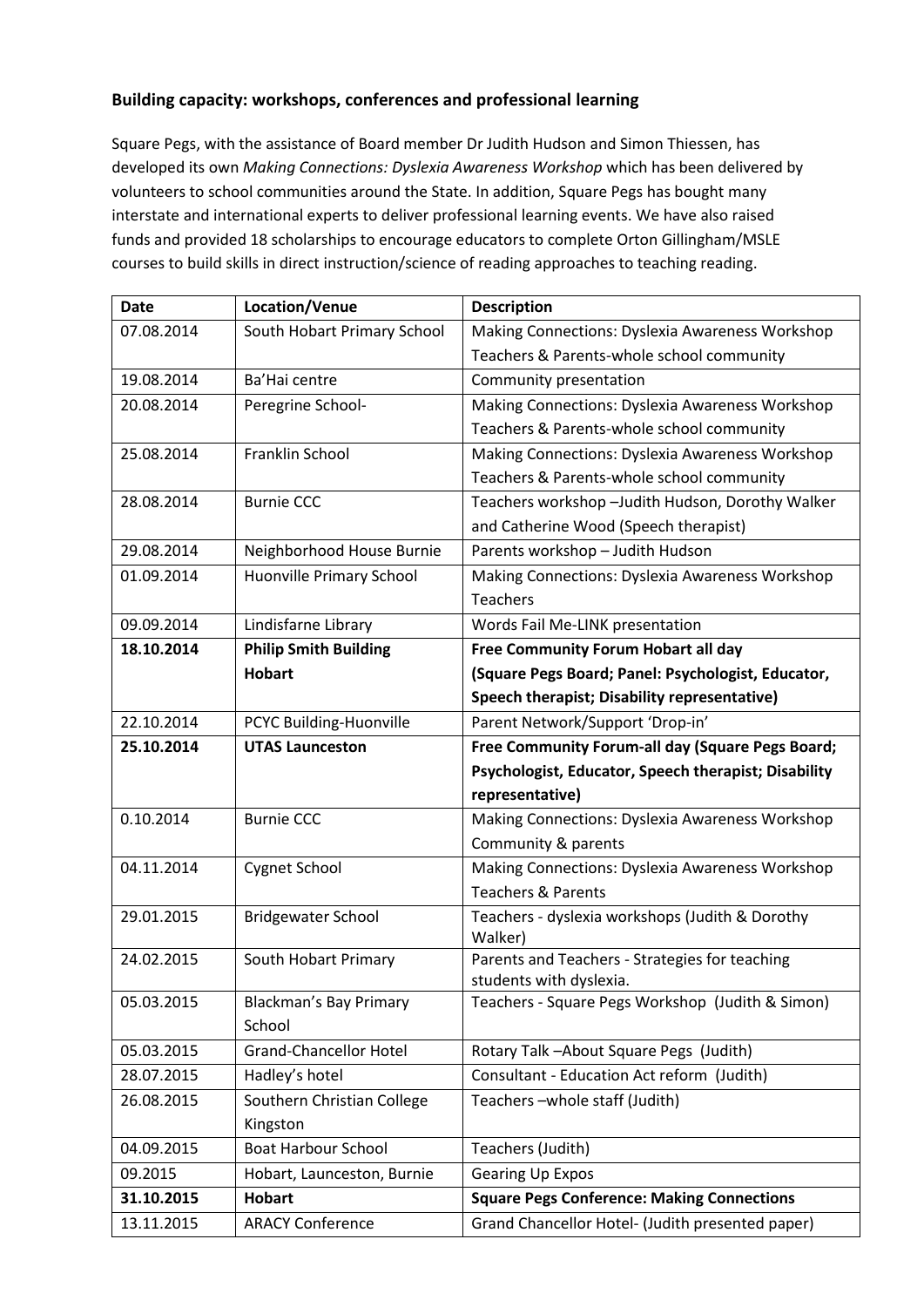| 17.11.2015 | Ulvestone School                 | Parents meeting (Joanne, Judith & Dorothy)                                                         |
|------------|----------------------------------|----------------------------------------------------------------------------------------------------|
| 18.11.2015 | <b>Burnie CCC</b>                | Teachers workshop (Judith)                                                                         |
| 02.12.2015 | <b>Stanley Burbury Theatre-</b>  | Presentation at Teaching Matters Conference-Square                                                 |
|            |                                  | Pegs model of community engagement; (Judith)                                                       |
| 09.12.2015 | <b>Blackman's Bay Primary</b>    | Square Pegs workshop -1 What is Dyslexia?                                                          |
|            |                                  | Teachers-whole staff (Judith)                                                                      |
| 14.12.2015 | <b>Blackman's Bay Primary</b>    | Square Pegs Workshop -2 Differentiation Strategies                                                 |
|            |                                  | Teachers-whole staff (Judith)                                                                      |
| 01.02.2016 | Leighland Christian School,      | Square Pegs workshop<br>Teachers-whole school (Judith & Dorothy)                                   |
|            | Bridgewater                      |                                                                                                    |
| 04.02.2016 | Scotch Oakburn Junior school     | Square Pegs Workshop                                                                               |
|            | - Launceston,                    | Teachers-whole school (Judith)                                                                     |
| 09.02.2016 | <b>Burnie UTAS campus CCC</b>    | Square Pegs Parent workshop                                                                        |
|            |                                  | (Judith & Dorothy)                                                                                 |
| 22.08.2016 | Hobart                           | William van Cleave (US): Word Smarts - using                                                       |
|            |                                  | morphology to develop vocabulary and word attack<br>skills. In collaboration with Educate Tutoring |
| 23.08.2016 | Hobart                           | William van Cleave (US): From Words to Works -                                                     |
|            |                                  | developing writing skills in student writers.                                                      |
|            |                                  | In collaboration with Educate Tutoring                                                             |
| 10.10.2016 | Hobart                           | Neil MacKay (UK): Taking the hell out of homework                                                  |
|            |                                  | Concurrent with DoE workshops (following Neil's                                                    |
|            |                                  | attendance at Square Pegs 2015 conference)                                                         |
| 11.10.2016 | <b>Burnie</b>                    | Neil MacKay (UK): Taking the hell out of homework                                                  |
| 12.10.2016 | Launceston                       | Neil MacKay (UK): Taking the hell out of homework                                                  |
| 11.11.2016 | Hobart                           | Lorraine Hammond (WA): Let's Decode Training                                                       |
|            |                                  |                                                                                                    |
|            |                                  | DOE Funding & Square Pegs                                                                          |
|            |                                  | (Assisted by: Dr. Belinda Hopwood-UTAS & Judith)                                                   |
| 22.11.2016 | Mt Stuart Primary School         | Square Pegs parent workshop. 11.30am-12.20pm                                                       |
|            |                                  | (Judith & Amanda)                                                                                  |
| 28.11.2016 | Mt Stuart workshop               | Square Pegs Teachers workshop. 3.15pm-445pm                                                        |
| 23.01.2017 | <b>UTAS Sandy Bay Campus</b>     | Dyslexia Summer School Teachers-strategies for                                                     |
|            |                                  | teaching dyslexic students. Square Pegs                                                            |
|            |                                  |                                                                                                    |
|            | Launceston-Newnham               | (Judith & Dorothy)                                                                                 |
| 25.01.2017 |                                  | Dyslexia Summer School Teachers-strategies for                                                     |
|            | Campus                           | teaching dyslexic students. Square Pegs                                                            |
|            |                                  | (Judith & Dorothy)                                                                                 |
| 31.01.2017 | <b>Burnie CCCampus</b>           | Dyslexia Summer School Teachers-strategies for                                                     |
|            |                                  | teaching dyslexic students. (Judith)                                                               |
| 07.02.2017 | South Hobart Primary & Mt        | Making Connections: Dyslexia Awareness Workshop                                                    |
|            | <b>Stuart Primary combined</b>   | Teachers & Parents (Judith & Amanda)                                                               |
| 01.03.2017 | Landsdowne Primary School        | Parent support group                                                                               |
|            |                                  | 3.30pm-445pm (Judith& Amanda)                                                                      |
| 20.07.2017 | Educate-Naomi Wright<br>Kingston | Square Pegs Workshop -1 parents and teachers. 'What<br>is dyslexia?'                               |
| 25.09.2017 | Hobart                           | Disability Commission' Not all disabilities are visible'                                           |
|            |                                  | Square Pegs. 4pm-6pm What is the NCCD? (Judith)                                                    |
| 27.09.2017 | Educate-Naomi Wright-2           | ' Dyslexia-What can you do? Parents & Teachers                                                     |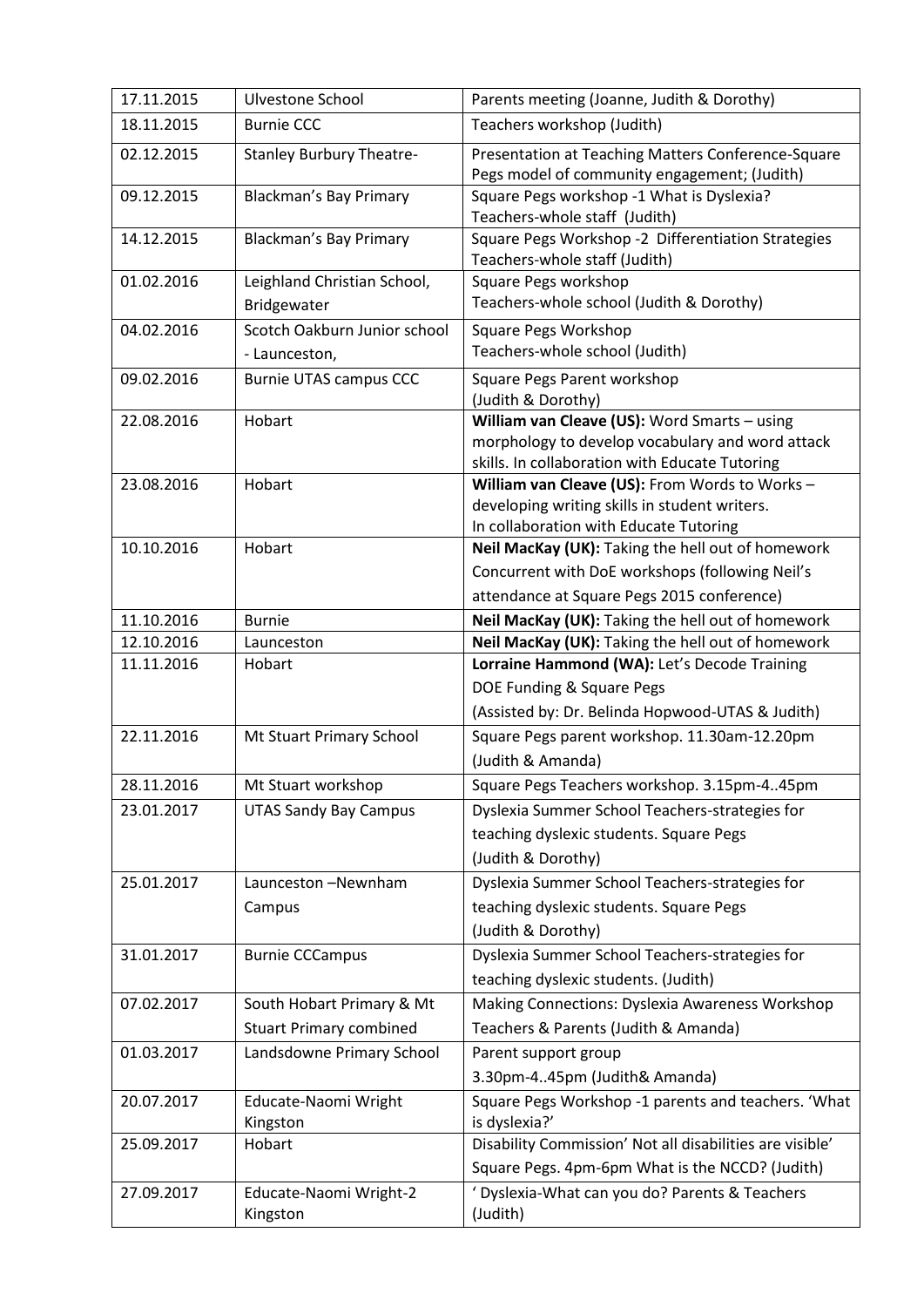| 7.10.2017     | <b>Hobart</b>                        | Square Pegs Conference: Dyslexia & Dyscalculia:                              |
|---------------|--------------------------------------|------------------------------------------------------------------------------|
|               |                                      | what's the denominator?                                                      |
| 27.02.2018    | <b>Taroona Primary School</b>        | Making Connections: Dyslexia Awareness Workshop                              |
|               |                                      | Teachers                                                                     |
| 01.03.2018    | Huonville Primary School             | <b>Making Connections: Dyslexia Awareness Workshop</b>                       |
|               |                                      | -Teachers                                                                    |
|               | <b>Bothwell School-also Teachers</b> | Making Connections: Dyslexia Awareness Workshop                              |
| 21.03.2018    | also from Brighton School,           | Parents and Teachers workshop 4pm to 7.30pm.                                 |
|               | Oatlands Schools, and others.        | (Judith)                                                                     |
| 27.03.2018    | Lansdowne Primary School-            | Making Connections: Dyslexia Awareness Workshop                              |
|               |                                      | Teachers (Judith)                                                            |
| 28.03.2018    | Southern Christian College,          | Teachers Dyslexia awareness workshop, Square Pegs                            |
|               | Kingston                             | 3.15pm to 4.45pm - Gr7-Gr12 (Judith)                                         |
| 07.04.2018    | St Helen's Trade Training            | All day advocacy workshop for parents<br>(Judith)                            |
|               | Centre                               |                                                                              |
| 10.04.2018    | St Helen's High School,              | Making Connections: Dyslexia Awareness Workshop<br><b>Teachers and staff</b> |
|               |                                      |                                                                              |
| 11.04.2018    | Kingston High School                 | Teachers full staff -3.30-4.45pm                                             |
| 11.04.2018    | Kingston High School                 | Parent and open public Raising awareness about                               |
|               |                                      | dyslexia 5.30 to 7pm (Judith)                                                |
| 12.04.2018    | <b>Golbourne Street Primary</b>      | Making Connections: Dyslexia Awareness workshop                              |
|               | School                               | Teachers (full staff)                                                        |
| 29.10.2018    | Hobart                               | Mary Dahlgren (US): Understanding the why and how                            |
|               |                                      | of sounds walls                                                              |
| 12&13.11.2018 | Hobart                               | Judy Hornigold (UK): Understanding dyslexia and                              |
|               |                                      | dyscalculia                                                                  |
| 14.11.2018    | Hobart                               | Judy Hornigold (UK): Maths Anxiety, Bar Modelling                            |
|               |                                      | and Problem Solving                                                          |
| 20.11.2018    | Kingston                             | Free Dyslexia Q&A with Linda McKillop                                        |
| 25.03.2019    | Hobart                               | Adult Tutors workshop (Square Pegs partnering with<br>Dear Dyslexic & NDCO)  |
| 27.03.2019    | Launceston                           | Adult Tutors workshop (Square Pegs partnering with                           |
|               |                                      | Dear Dyslexic & NDCO)                                                        |
| 10.04.2019    | Deloraine, TAS                       | One day Health professionals workshop -Square Pegs                           |
|               |                                      | Brain development and Learning Difficulties                                  |
| 21.05.2019    | Taroona High School                  | Whole staff-teachers & guests teachers from other                            |
|               |                                      | schools (95+) (Judith & Kare Trendall, Speech                                |
|               |                                      | Therapist)                                                                   |
| 09.08.2019    | Taroona High School                  | Grade 7 Literacy Coordinators meeting                                        |
|               |                                      |                                                                              |
| 04.08.2019    | <b>UTAS Sandy Bay Campus</b>         | Learning Advisors workshop- (Judith)                                         |
|               |                                      |                                                                              |
| 12.09.2019    | <b>Hobart Yacht Club</b>             | <b>Square Pegs Conference: Literacy, Education,</b>                          |
|               |                                      | <b>DysLEXIa, Inclusion</b>                                                   |
| 12.09.2019    | <b>Hobart Yacht Club Conference</b>  | Parent workshop                                                              |